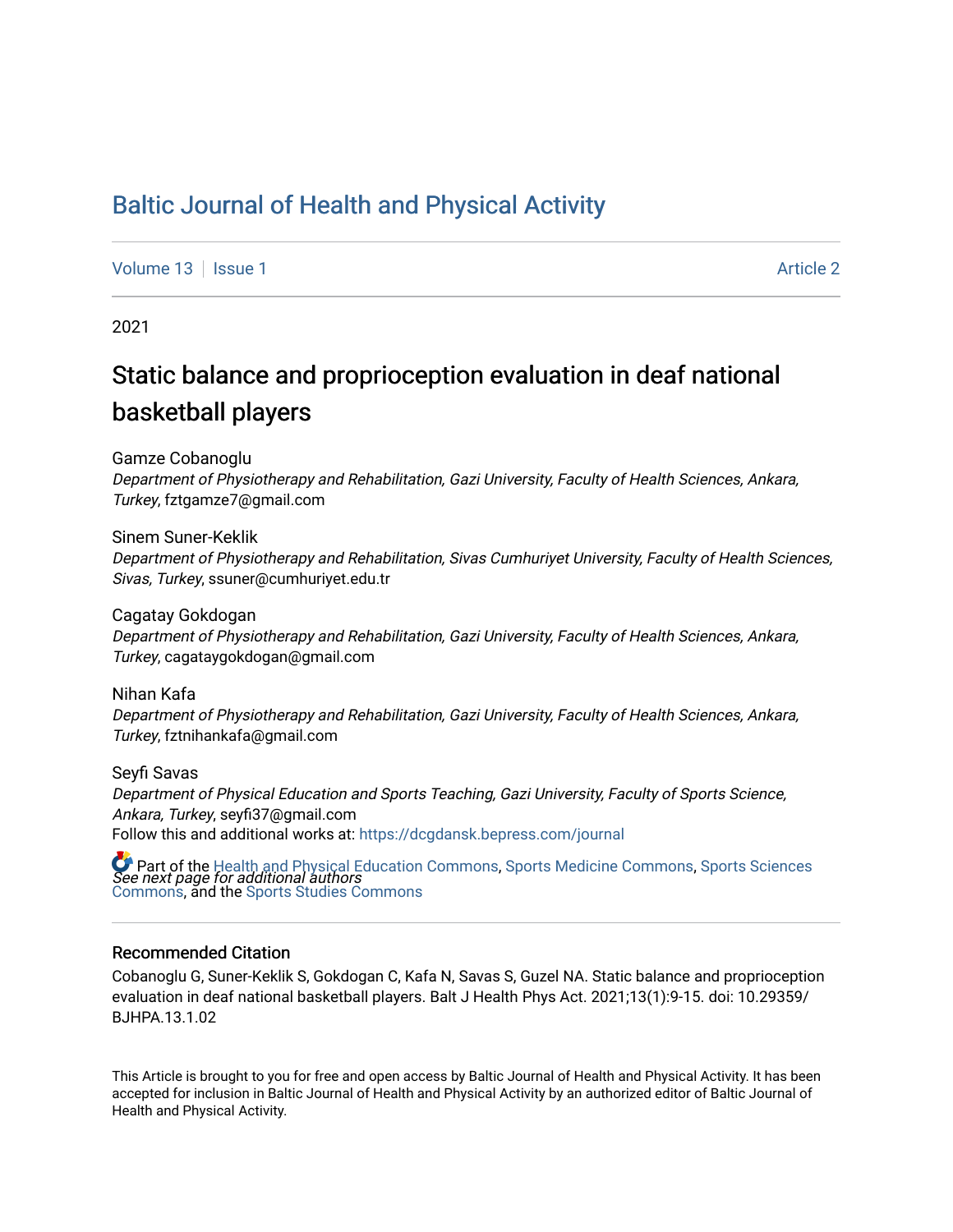# Static balance and proprioception evaluation in deaf national basketball players

# Authors

Gamze Cobanoglu, Sinem Suner-Keklik, Cagatay Gokdogan, Nihan Kafa, Seyfi Savas, and Nevin A. Guzel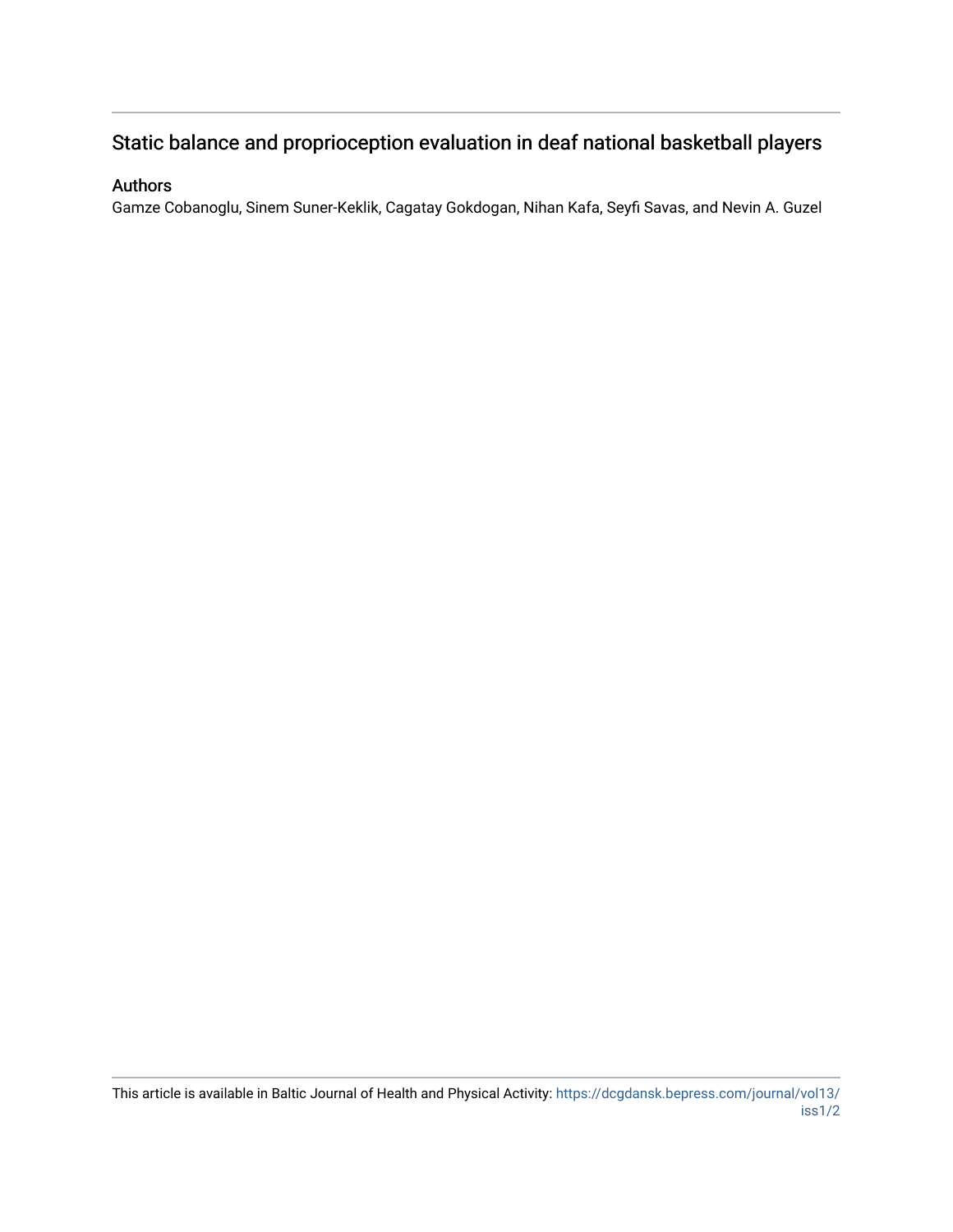# **Static balance and proprioception evaluation in deaf national basketball players**

**Authors' Contribution: A** Study Design **B** Data Collection **C** Statistical Analysis **D** Data Interpretation **E** Manuscript Preparation **F** Literature Search **G** Funds Collection

Gamze Cobanoglu<sup>1 ABCDEF</sup>, Sinem Suner-Keklik<sup>2 AEF</sup>, Cagatay Gokdogan<sup>1B</sup>, **Nihan Kafa1 D, Seyfi Savas3 D, Nevin A. Guzel1 AD**

- <sup>1</sup> Department of Physiotherapy and Rehabilitation, Gazi University, Faculty of Health Sciences, Ankara, Turkey
- 2 Department of Physiotherapy and Rehabilitation, Sivas Cumhuriyet University, Faculty of Health Sciences, Sivas, Turkey
- <sup>3</sup> Department of Physical Education and Sports Teaching, Gazi University, Faculty of Sports Science

| abstract                     |                                                                                                                                                                                                                                                                                                                                                                                                                                            |
|------------------------------|--------------------------------------------------------------------------------------------------------------------------------------------------------------------------------------------------------------------------------------------------------------------------------------------------------------------------------------------------------------------------------------------------------------------------------------------|
| <b>Background:</b>           | Because of the proximity of anatomical structures involved in auditory and vestibular functions,<br>complications concerning the inner ear may lead to problems involving both systems. This study<br>investigated whether static balance and knee proprioception in deaf basketball players are different<br>from those in individuals with normal hearing.                                                                               |
| <b>Material and methods:</b> | 12 deaf national basketball players and 13 individuals with normal hearing were included. Static balance<br>was evaluated using the Biodex-BioSway Balance System. Knee proprioception was assessed using<br>a Dualer IQ Digital Inclinometer with the active angle repetition test.                                                                                                                                                       |
| <b>Results:</b>              | The dominant-side mediolateral stability index and non-dominant-side overall, anteroposterior, and<br>mediolateral stability index scores of deaf basketball players in the postural stability test were different<br>compared with those of the individuals with normal hearing $(p<0.05)$ . There was no statistically significant<br>difference between the two groups in terms of knee proprioception $(p>0.05)$ .                     |
| <b>Conclusions:</b>          | Although there was no difference in knee proprioception in deaf basketball players, it is noteworthy<br>that their postural stability was more impaired compared with that in individuals with normal hearing.<br>Despite regular exercise, deaf basketball players had poorer balance than individuals with normal<br>hearing. Therefore, balance and vestibular exercises should be added to the training programs of these<br>athletes. |
| Key words:                   | deaf basketball; hearing impairment; static balance; postural stability; proprioception.                                                                                                                                                                                                                                                                                                                                                   |
| article details              |                                                                                                                                                                                                                                                                                                                                                                                                                                            |
|                              | Article statistics: Word count: 2,274; Tables: 3; Figures: 0; References: 26<br>Received: July 2020; Accepted: February 2021; Published: March 2021                                                                                                                                                                                                                                                                                        |
|                              | Eull-tayt DDE: http://www.halticcportecionco.com                                                                                                                                                                                                                                                                                                                                                                                           |

|                               | <b>Full-text PDF:</b> http://www.balticsportscience.com                                                                                                                                                                                                                                                                                                                                                                                                                                                                                                                                                            |
|-------------------------------|--------------------------------------------------------------------------------------------------------------------------------------------------------------------------------------------------------------------------------------------------------------------------------------------------------------------------------------------------------------------------------------------------------------------------------------------------------------------------------------------------------------------------------------------------------------------------------------------------------------------|
| Copyright                     | © Gdansk University of Physical Education and Sport, Poland                                                                                                                                                                                                                                                                                                                                                                                                                                                                                                                                                        |
| Indexation:                   | Celdes, Clarivate Analytics Emerging Sources Citation Index (ESCI), CNKI Scholar (China National Knowledge<br>Infrastructure), CNPIEC, DOAJ, EBSCO - Central & Eastern European Academic Source, EBSCO - SPORTDiscus,<br>EBSCO Discovery Service, Google Scholar, Index Copernicus, J-Gate, Naviga (Softweco, Primo Central (ExLibris),<br>ProQuest - Family Health, ProQuest - Health & Medical Complete, ProQuest - Illustrata: Health Sciences, ProQuest -<br>Nursing & Allied Health Source, Summon (Serials Solutions/ProQuest, TDOne (TDNet), Ulrich's Periodicals Directory/<br>ulrichsweb, WorldCat (OCLC) |
| Fundina:                      | This research received no specific grant from any funding agency in the public, commercial, or not-for-profit sectors.                                                                                                                                                                                                                                                                                                                                                                                                                                                                                             |
| <b>Conflict of interests:</b> | Authors have declared that no competing interest exists.                                                                                                                                                                                                                                                                                                                                                                                                                                                                                                                                                           |
| Corresponding author:         | Gamze COBANOGLU, PT, MSc, Department of Physiotherapy and Rehabilitation, Faculty of Health Sciences, Gazi<br>University, Besevler/ Ankara; Emek, Bişkek Cad. 6. (eski 81. sokak), No: 206490 Çankaya/Ankara, Turkey; phone:<br>+0905433500978; e-mail: fztgamze7@gmail.com; https://orcid.org/0000-0003-0136-3607                                                                                                                                                                                                                                                                                                 |
| <b>Open Access License:</b>   | This is an open access article distributed under the terms of the Creative Commons Attribution-Non-Commercial-No-<br>Derivatives 4.0 International (https://creativecommons.org/licenses/by-nc-nd/4.0/), which permits use, distribution<br>and reproduction in any medium, provided the original work is properly cited, the use is non-commercial and is<br>otherwise in compliance with the license.                                                                                                                                                                                                            |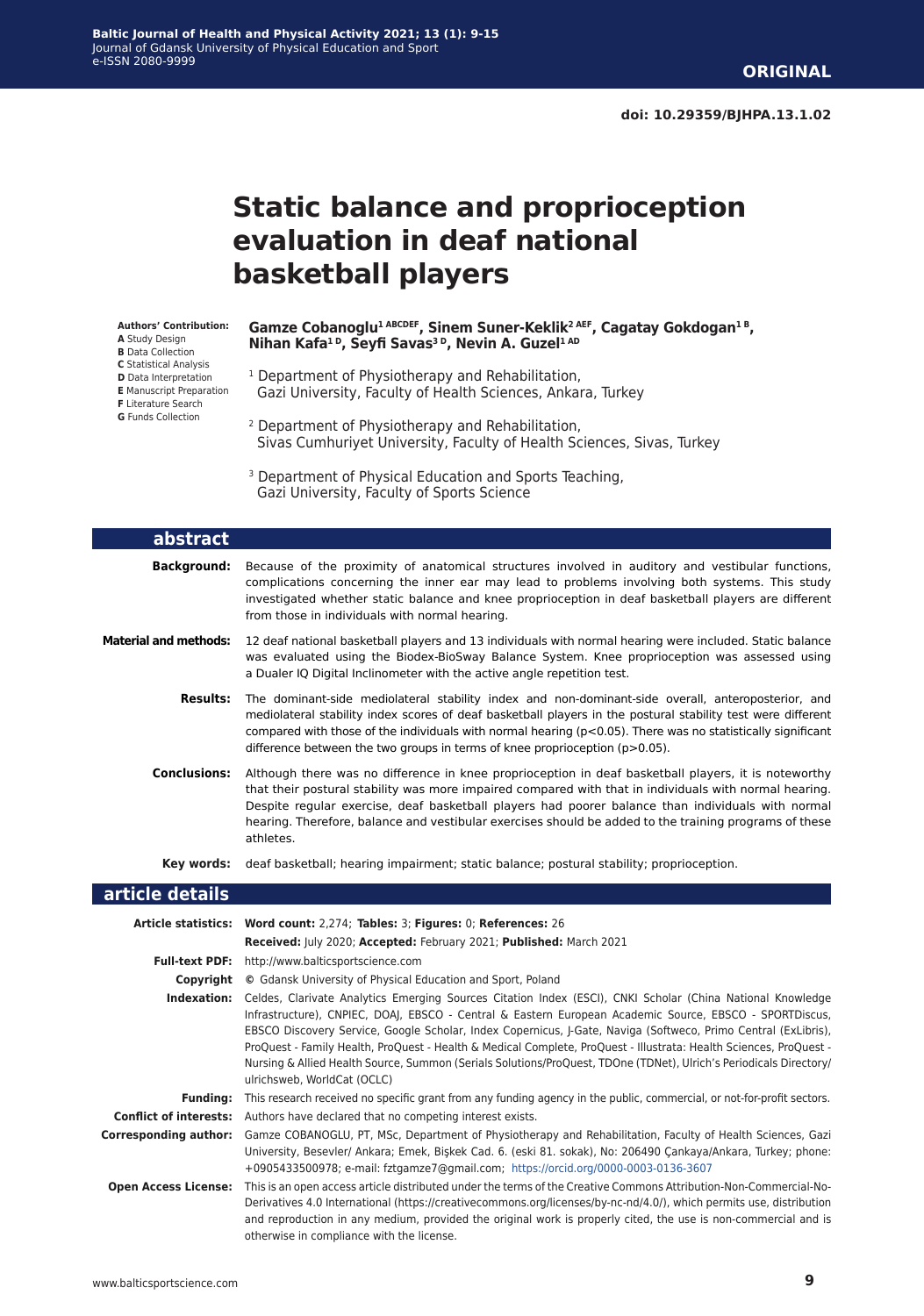## **introduction**

Balance can be defined as the static maintenance of a support base with minimal movement and the dynamic ability to perform a task while maintaining a stable position [1]. Regulation of balance occurs through afferent sensory processing of the visual, somatosensory, and vestibular systems [2]. Somatosensory input is the primary source of sensory input to maintain balance in adults [3]. An important component of the somatosensory system is proprioception [4]. Proprioception is a central nervous system process that determines the relative position/movement of the limbs/trunk during balance [3]. These systems are integrated into the central nervous system with the purpose of producing motor responses and maintaining balance. Thus, changes in any of these sensory systems may lead to disturbances in the balance of the body [2].

Because of the proximity of anatomical structures involved in auditory and vestibular functions, problems involving both systems are likely to occur in case of complications involving the inner ear. In individuals with sensorineural hearing loss, sensory changes occur in the vestibular system due to possible damage to the inner ear. Because the vestibular system is one of the sensory systems responsible for regulating balance, impaired regulation may occur in individuals with sensorineural hearing loss or this regulation may not be coordinated compared with that in normal hearing [5].

Athletes with hearing impairment do not experience any physical deprivation and can participate in competitive sports tailored to these individuals without any limitations. Communication barriers associated with deafness are the only factors that distinguish them from other athletes. The term "deaf" is defined by the International Sports Committee for the Deaf as the perception of sound only at 55 dB or more through the ear that hears better [6]. At present, Paralympic and Deaflympic sports take place with intense participation, and basketball is one of the most popular sports [7]. Basketball is characterized by activities ranging from low-intensity running and walking to maximum load sprints and jumps; it involves balance instability, including acceleration and slowdowns specific to basketball; it involves sudden shifts, defense, boxing out and dribbling and requires physical contact with the opponent. These actions are usually performed in a very limited space and require very fast movement, high coordination ability, and appropriate strength [8]. Having good balance when applying these skills results in better performance and reduces the risk of injury [9]. There is evidence that proprioception plays an important role in improving sports performance [10] and preventing injuries [11].

While balance and proprioception are important in healthy basketball players, they gain more importance in hearing-impaired athletes because of the impact of the vestibular system. Although there are studies in the literature that assess the balance in hearingimpaired children, no study has evaluated balance and proprioception in deaf national basketball players and compared them with individuals with normal hearing. The purpose of this study was to determine whether static balance and knee proprioception of players of the deaf national basketball team are different from those in the individuals with normal hearing.

# **material and method**

#### **Participants**

The study included 12 deaf basketball players who had been engaged in active basketball for at least 2 years and 13 individuals with normal hearing with similar demographic characteristics. The participants' demographic characteristics are shown in Table 1. Those who underwent surgery of the lower extremities, those who had deformities of the lower extremities, those with neurological problems, those with a systemic disease, those who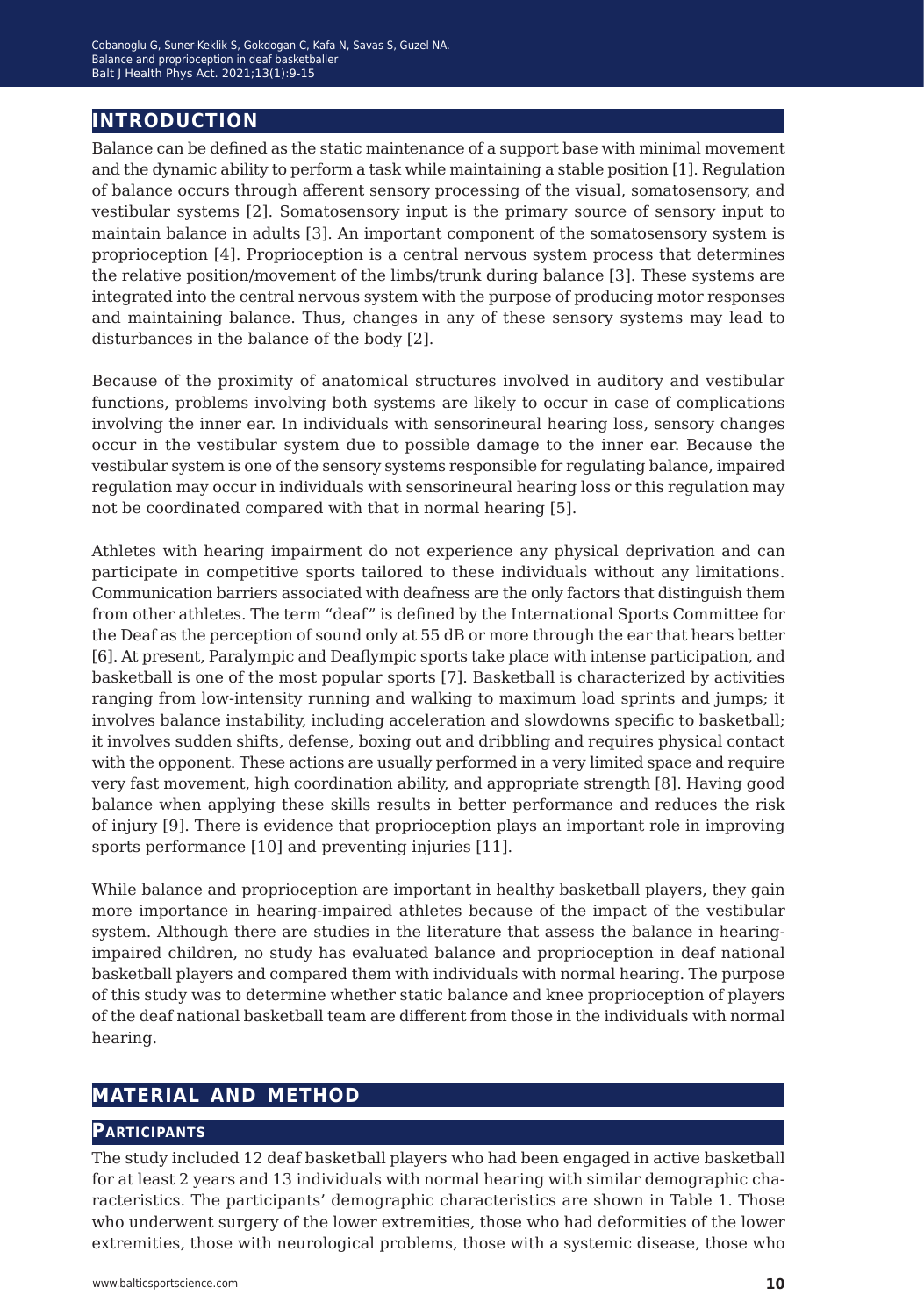had had knee problems in the past 3 months, those who had knee pain, and those who had vision problems to the extent that they required the use of glasses in their daily life were not included in the study. All participants signed an informed consent form. Approval for the study was obtained from the ethics committee of our university (Date: 02/06/2018, No.: 77082166-302.08.01).

|                                        |       | Deaf basketball players<br>$(n=12)$ | Individuals with normal hearing<br>$(n=13)$ | р     |
|----------------------------------------|-------|-------------------------------------|---------------------------------------------|-------|
| Age (years) Median (IQR)               |       | 22.5(21/26.5)                       | 24 (22 / 25)                                | 0.546 |
| Body weight (kg) Median (IQR)          |       | 81.6 (79.2 / 87.5)                  | 75.3 (73.3 / 81.9)                          | 0.115 |
| Height (cm) Median (IQR)               |       | 183 (180.5 / 192)                   | 180 (175 / 184)                             | 0.134 |
| BMI (kg/cm <sup>2</sup> ) Median (IQR) |       | 24.7 (22.25 / 26.25)                | 23.4 (21.9 / 25.6)                          | 0.446 |
| Dominance (n)                          | right | 12                                  | 13                                          |       |
|                                        | left  | 0                                   | 0                                           |       |
| Training experience (years)            |       | 11 (8.5 / 14.5)                     |                                             |       |

Table 1. Comparison of the participants' demographic characteristics

BMI: Body Mass Index, IOR: Interguartile range

#### **Measurements**

The participants' static balance was evaluated using the Biodex-BioSway Balance System (SD 950-340, Biodex Medical Systems, Inc., Shirley, NY, USA) during a postural stability test. Participants were asked to maintain their balance for 20 s while standing on one leg. Three measurements were performed following a trial test. The test started with the dominant side and was repeated for both legs. The overall stability index (OSI), the anteroposterior stability index (APSI) and the mediolateral stability index (MLSI) scores were obtained. These scores indicate the deviation between the participant's center of gravity and the center of the support base. Lower scores indicate a low deviation and good postural stability [12].

Knee proprioception assessment was performed using a Dualer IQ Digital Inclinometer (J-Tech Medical, Midvale, UT, USA) with an active pain repetition test in a closed kinetic chain position in the standing position. One part of the inclinometer was fixed with a strap along the joint line to the lower third of the lateral side of the thigh, and the other part was placed in the upper third of the lateral face of the lower leg along the joint line. The test started when the knee was in the extension position, and individuals were instructed to squat on one leg until they reached the target angle. When they reached 30°, which was the target angle, they were asked to stand in that position and maintain it for 5 s. They were then asked to return to the starting position (full knee extension). The target angle was reached for a total of three times; the participants were then asked to reach the target angle three times as correctly as possible, and angular deviations were recorded and averaged [13].

#### **Statistical analysis**

Statistical analysis was performed using SPSS, version 22.0. Normal distribution of parameters was examined using visual (histograms and probability charts) and analytical methods (Kolmogorov–Smirnov/Shapiro–Wilk tests). Descriptive analysis was performed using median and interquartile ranges for variables without normal distribution. Variables were compared using the Mann–Whitney U test between groups, as parameters were determined to show no normal distribution. p-values below 0.05 were considered statistically significant.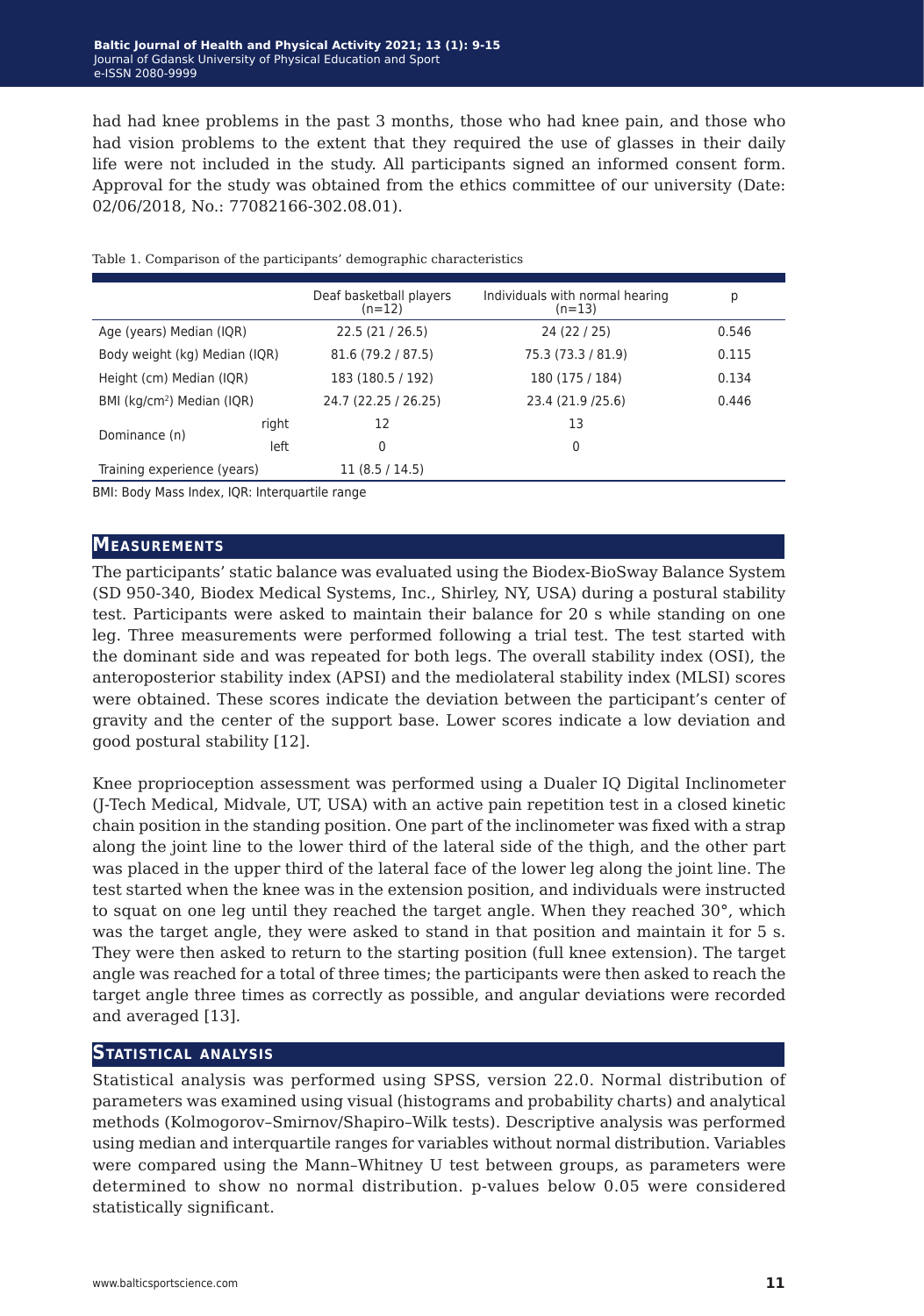## **results**

There was no difference in height, body weight, and body mass index between the deaf basketball players and individuals with normal hearing (p>0.05, Table 1).

Postural stability in the deaf basketball players was different in terms of the dominantside MLSI and the non-dominant-side OSI, APSI and MLSI scores (p<0.05, Table 2). There was no difference in terms of the dominant-side OSI and APSI scores (p>0.05, Table 2). Postural stability in the individuals with normal hearing was better than that in the deaf basketball players.

There was no statistical difference in knee proprioception between the deaf basketball players and the individuals with normal hearing  $(p>0.05,$  Table 3). Both groups had similar proprioceptive senses.

|                   |             | Deaf basketball players<br>Median (IQR) | Individuals with normal<br>hearing Median (IQR) | р        |
|-------------------|-------------|-----------------------------------------|-------------------------------------------------|----------|
| Dominant side     | <b>OSI</b>  | 1.05(0.80/1.35)                         | 0.80(0.70/0.90)                                 | 0.066    |
|                   | APSI        | 0.85(0.65/1.05)                         | 0.70(0.50/0.80)                                 | 0.206    |
|                   | <b>MLSI</b> | 0.45(0.40/0.50)                         | 0.30(0.30/0.40)                                 | $0.037*$ |
| Non-dominant side | <b>OSI</b>  | 1.35(1.05/1.60)                         | 0.90(0.80/1.00)                                 | $0.006*$ |
|                   | <b>APSI</b> | 0.90(0.85/1.25)                         | 0.70(0.60/0.80)                                 | $0.006*$ |
|                   | <b>MLSI</b> | 0.60(0.50/0.80)                         | 0.40(0.30/0.50)                                 | $0.016*$ |

Table 2. Comparison of deaf basketball players and the individuals with normal hearing in terms of postural stability

OSI: Overall stability index, APSI: Anteroposterior stability index, MLSI: Mediolateral stability index, IQR: Interquartile range, \*p<0.05

Table 3. Comparison of deaf basketball players and the individuals with normal hearing in terms of proprioception

|                   | Deaf basketball players Median<br>(IOR) | Individuals with normal hearing<br>Median (IOR) | D     |
|-------------------|-----------------------------------------|-------------------------------------------------|-------|
| Dominant side     | 1.83(1.33/2.66)                         | 2(1/3)                                          | 0.763 |
| Non-dominant side | 2(1.32/2.66)                            | 0.66(0.33/2)                                    | 0.076 |
|                   |                                         |                                                 |       |

IQR: Interquartile range

## **discussion**

To the best of our knowledge, this is the first study to evaluate deaf basketball players in terms of static balance and proprioception and compare them with individuals with normal hearing. The results showed that both these parameters were better in individuals with normal hearing than in hearing-impaired basketball players; however, both had similar proprioceptive senses.

Balance is achieved by coordination of inputs from visual, vestibular, and somatosensory systems [5]. The somatosensory system provides multiple inputs to the central nervous system from various muscle and connective tissue receptors that contribute to proprioception. The somatosensory system also allows the continuation of stability through the combination of vestibular and visual information to perform a specific task in a particular environment and ensures efficient, accurate, and effective movement of body parts [3]. The importance of the sensation of proprioception in maintaining balance leads to the need for evaluation of this parameter in athletes. Our results show that highlevel basketball players with hearing impairment and individuals with normal hearing have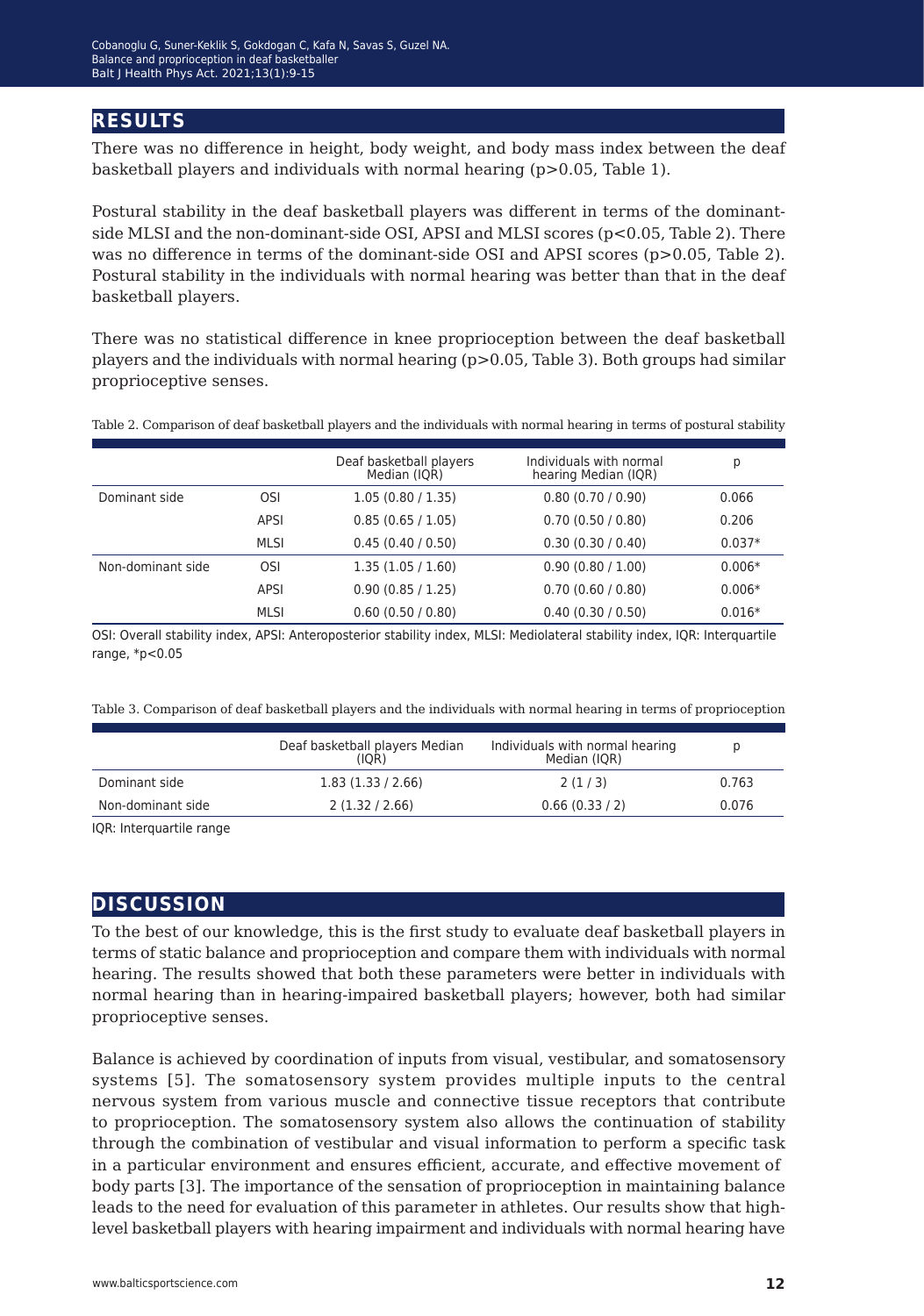similar knee proprioception. The proprioceptive characteristics of the two groups with no visual impairment were similar, which suggests that the detected impaired balance may be due to the vestibular system rather than the visual and somatosensory system, which is responsible for the coordination of balance.

Damage to some parts of the vestibulocochlear nerve, a part of the vestibular system that is one of the structures involved in the integration of balance, leads not only to sensorineural hearing loss but may also be associated with balance problems caused by damage to the branches of the vestibular nerve. This can lead to balance problems in individuals with hearing impairment [14]. Many studies in the literature have compared hearing-impaired children with individuals with normal hearing in terms of balance [8, 15, 16]. The tests used in studies evaluating the balance function include static and dynamic tests. The most commonly used tests are conventional tests such as the one-leg standing test, Romberg test, and Berg Balance Scale. Stabilometric platforms are among the more accurate and reliable evaluation methods for analyzing static balance in hearingimpaired children, such as the test used in the current study (posturographic tests), and they include computer graphic records of changes in the center of gravity [15]. Some studies that evaluated balance reported that balance was better in hearing-impaired individuals than in individuals with normal hearing, while few studies have reported similar or poorer balance. Based on the results of the study conducted by Walicka-Cuprys et al. [15], which contradict our results, hearing-impaired children exhibit static balance superior to children with normal hearing, and these differences are especially evident in tests conducted with closed eyes. In addition, the authors discuss that sensory stimuli, especially proprioceptive and to a lesser extent visual stimulus, are better processed in postural reactions in hearing-impaired children than in their healthy peers [15]. However, in our study, we determined that proprioception is similar in individuals who do not have loss of vision requiring glasses or any pathologies involving the musculoskeletal system. In contrast, Gayle and Pohlman [16] reported that the general balance in hearing-impaired children is significantly inferior compared with that in children with normal hearing. Melo et al. [5] reported that students with hearing loss have more instability in postural control than those with normal hearing. Similarly, Sousa et al. [17] and Ebrahimi et al. [18] reported that children with hearing impairment have a lower balance performance than children with normal hearing. Similarly to these results in hearing-impaired children, our study shows that although hearing-impaired basketball players with a mean age of 22.5 years perform regular sports, their postural stability is still poor compared with that in individuals with normal hearing. Szulc et al. [19] stated that if they do not have other health problems, they will not limit opportunities to develop physical fitness for deaf women with hearing impairment. Buśko et al. [20] also found that doing sports improves the physical fitness of deaf people in comparison with untrained deaf people. In our study, the worsening of balance, which is one of the physical fitness parameters, in individuals who do sports may be due to the lack of sufficient focus on improving balance in the development period and training programs of deaf basketball player. Based on the results of another study that evaluated balance in deaf athletes, the importance of balance training in hearing-impaired individuals is emphasized, and it is suggested that training should be planned for athletes with different sensory inputs and appropriate strategies to improve balance. In this study, hearing-impaired athletes in different branches were evaluated, but these results were not compared with a healthy control group [21].

High-level basketball players are expected to display a high level of motor coordination because scoring in a basketball game is relatively difficult due to the movements of the opponents, the duration and the rules of the game, the effect of fatigue, and other elements. Balance is a coordination ability [22]. Because of these factors, athletes are expected to have good balance. However, the expected result was not achieved in this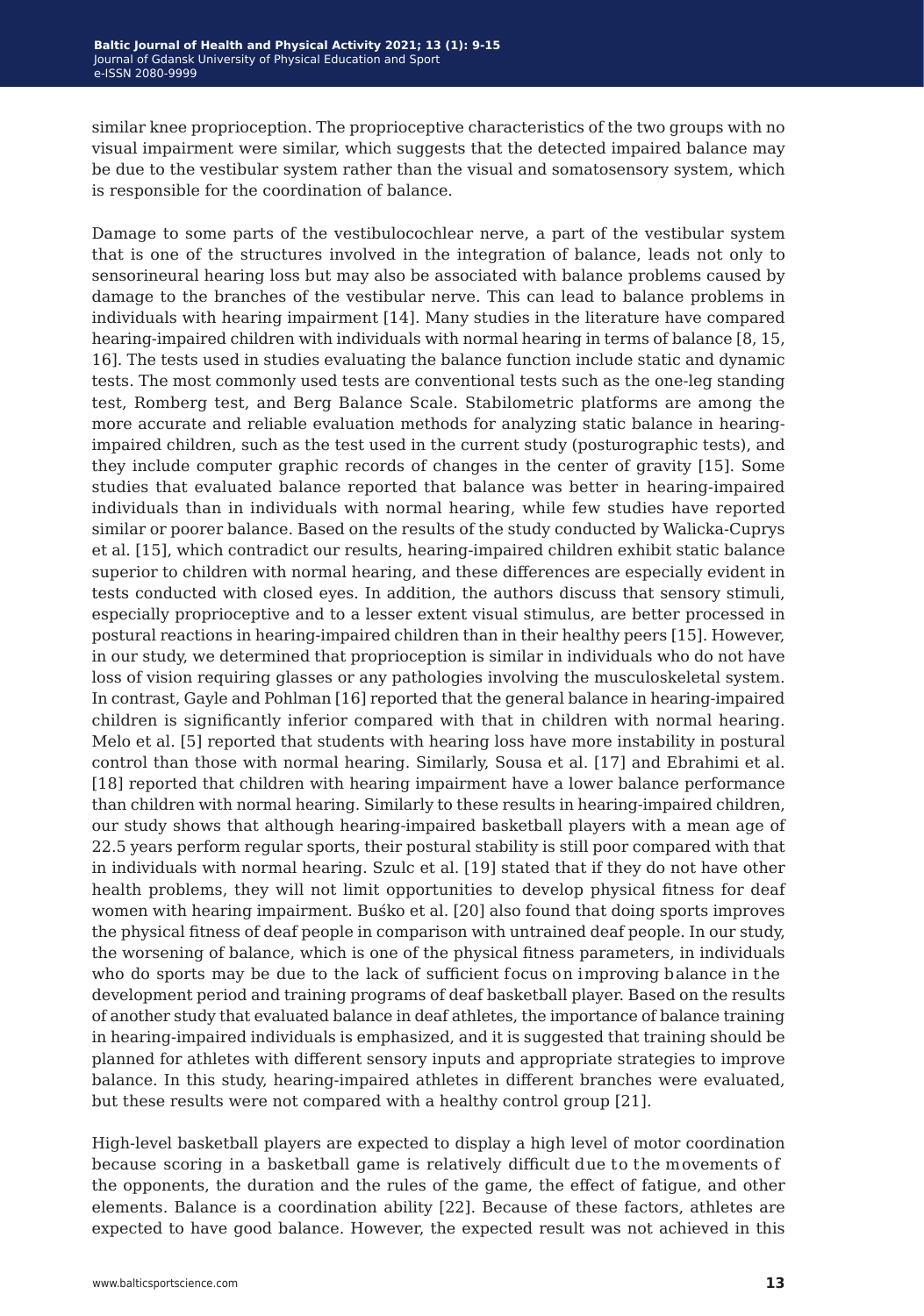study. Problems in balance can affect athletic performance and increase the risk of injury [23]. A study found that low static balance performance and increased postural oscillation are associated with a higher incidence of ankle sprain in basketball players [24]. The assessment of balance, which is so closely associated with both a risk of injury and athletic performance, is highly important in healthy basketball players as well as in hearingimpaired basketball players. Based on these results, we believe that the training programs of hearing-impaired basketball players should be reviewed, and appropriate exercises should be added to eliminate postural stability loss. A review reported that vestibular exercises improve postural control and balance in children with sensorineural hearing loss [25]. Another study of hearing-impaired karate players showed that both stabilization and balance exercises improve balance performance [26]. Based on these results, we think that balance and vestibular exercises included in the daily lives and training programs of hearing-impaired basketball athletes will improve their postural stability.

An important limitation of our study is that only healthy individuals with normal hearing function were included as the control group. The results would be better interpreted if there was a comparison with basketball players with normal hearing function. In addition, only static balance was evaluated, and dynamic balance was not evaluated in the study. Additional studies are needed to evaluate and compare all balance parameters in deaf basketball players and healthy basketball players.

### **conclusions**

In this study, we found that deaf basketball players had poor static balance compared with individuals with normal hearing but similar proprioceptive senses. These results confirm the need to examine postural control to determine the degree of deficit in poor balance function, which may lead to injury or a decrease in performance, and also the need for intervention to eliminate the balance deficit in deaf basketball players. Balance and vestibular exercises should be added to the training programs of deaf basketball players to eliminate this deficit, reduce the risk of injury, and improve athletic performance.

## **references**

- [1] Bressel E, et al. Comparison of static and dynamic balance in female collegiate soccer, basketball, and gymnastics athletes. J Athl Train. 2007;42(1):42.
- [2] Melo RS, et al. Does the practice of sports or recreational activities improve the balance and gait of children and adolescents with sensorineural hearing loss? A systematic review. Gait & Posture. 2020;77:144–155. [https://doi.](https://doi.org/10.1016/j.gaitpost.2020.02.001) [org/10.1016/j.gaitpost.2020.02.001](https://doi.org/10.1016/j.gaitpost.2020.02.001)
- [3] Ogard WK. Proprioception in sports medicine and athletic conditioning. Strength Cond J. 2011;33(3):111–118. [https://](https://doi.org/10.1519/SSC.0b013e31821bf3ae ) [doi.org/10.1519/SSC.0b013e31821bf3ae](https://doi.org/10.1519/SSC.0b013e31821bf3ae )
- [4] Hrysomallis C. Relationship between balance ability, training and sports injury risk. Sports Med. 2007;37(6): 547–556. <https://doi.org/10.2165/00007256-200737060-00007>
- [5] Melo RdS, et al. Postural control assessment in students with normal hearing and sensorineural hearing loss. Braz J Otorhinolaryng. 2015;81(4):431–438.<https://doi.org/10.1016/j.bjorl.2014.08.014>
- [6] Kurková P, Válková H, Scheetz N. Factors impacting participation of European elite deaf athletes in sport. J Sport Sci. 2011;29(6):607–618. <https://doi.org/10.1080/02640414.2010.548821>
- [7] Sobko I. Characteristics of competitive activity of qualified basketball with hearing impairment compare to qualified healthy basketball player. Phys Educ Student. 2013;17(4):82–86.
- [8] Bouteraa I, et al. Effects of combined balance and plyometric training on athletic performance in female basketball players. J Strength Cond Res. 2018.
- [9] Notarnicola A, et al. Effects of training on postural stability in young basketball players. Muscles Ligaments Tendons J. 2015;5(4):310. <https://doi.org/10.11138/mltj/2015.5.4.310>
- [10] Han J, et al. Assessing proprioception: A critical review of methods. J Sport Health Sci. 2016;5(1):80–90. [https://doi.](https://doi.org/10.1016/j.jshs.2014.10.004 ) [org/10.1016/j.jshs.2014.10.004](https://doi.org/10.1016/j.jshs.2014.10.004 )
- [11] Riva D, et al. Proprioceptive training and injury prevention in a professional men's basketball team: A six-year prospective study. J Strength Cond Res. 2016;30(2):461–475. <https://doi.org/10.1519/JSC.0000000000001097>
- [12] Hinman MR. Factors affecting reliability of the Biodex Balance System: A summary of four studies. J Sport Rehabil. 2000;9(3):240–252. <https://doi.org/10.1123/jsr.9.3.240>